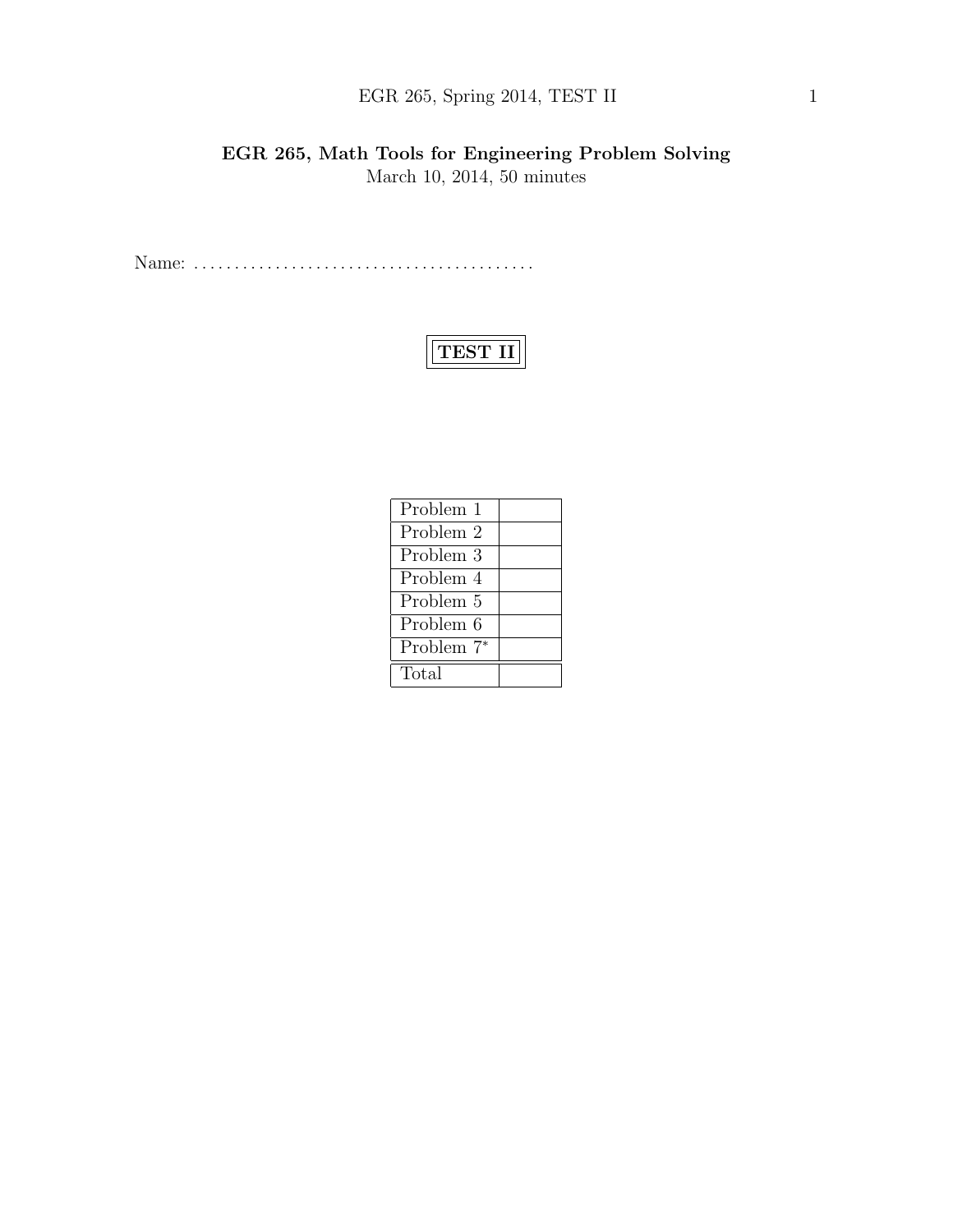### Problem 1 (20 points)

Solve the initial value problem

$$
y'' - 2y' + 5y = 0, \quad y(0) = -2, \quad y'(0) = 2.
$$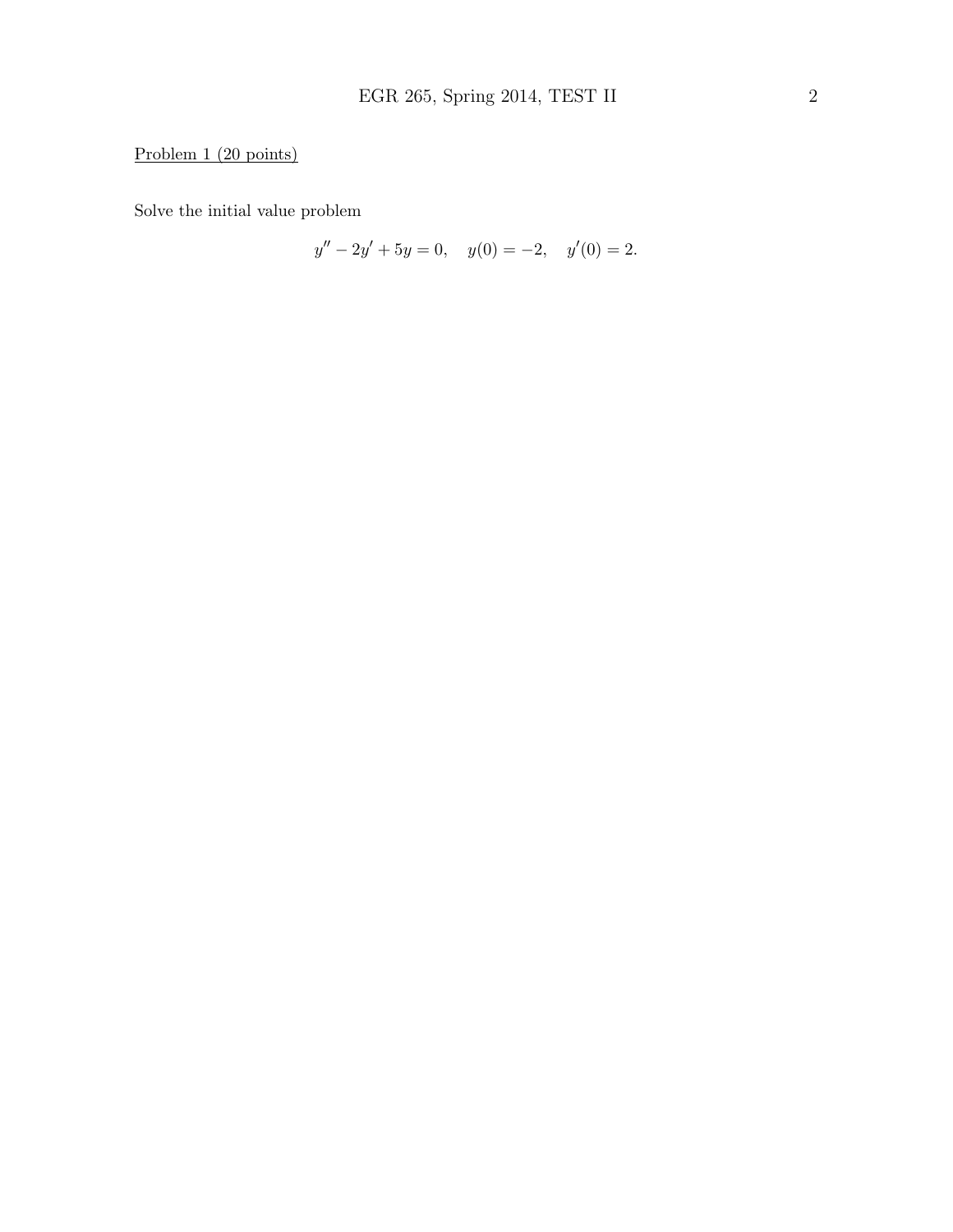### Problem 2 (20 points)

Find the general solution of

$$
y'' + y' - 2y = x + 2.
$$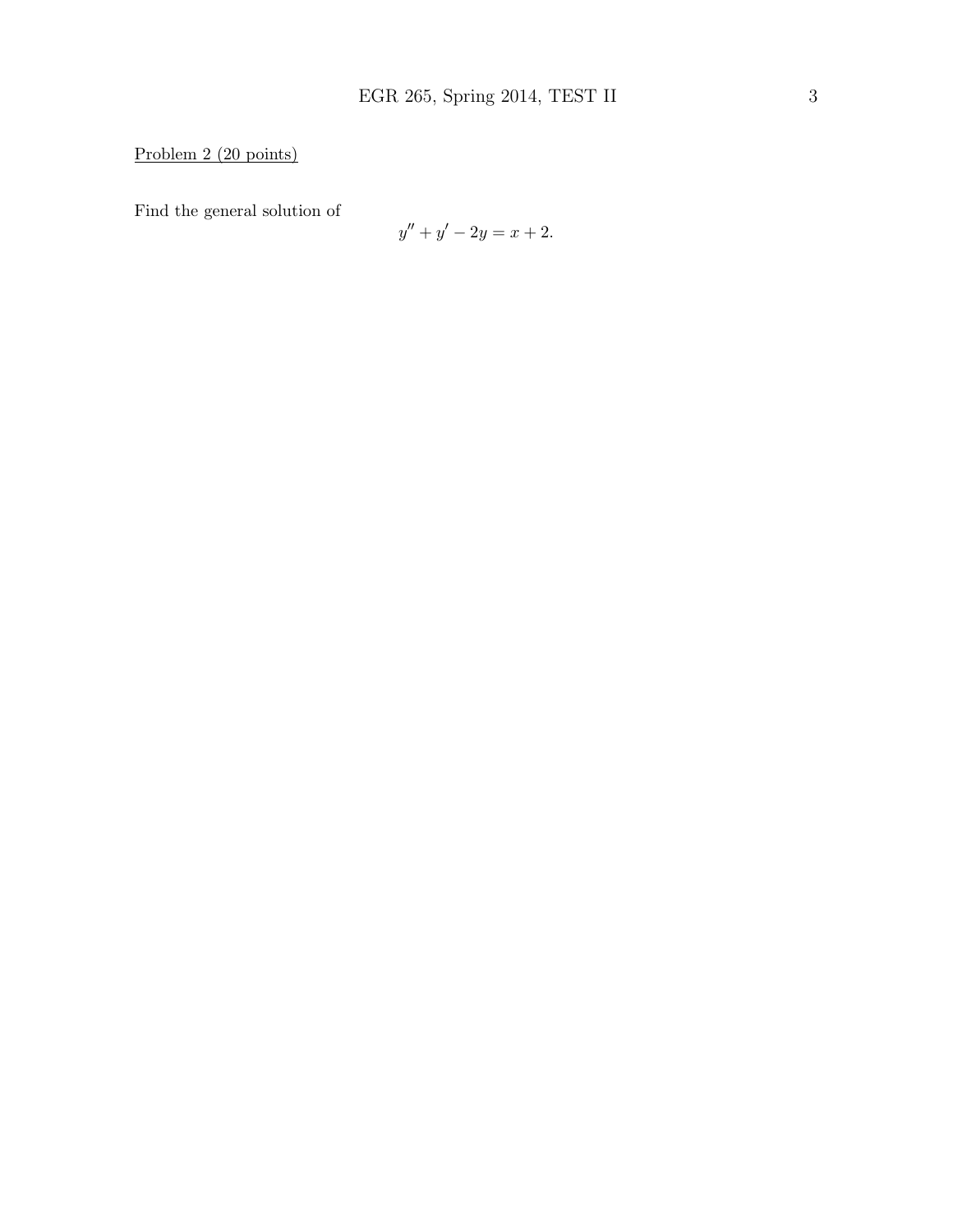Problem 3 (20 points)

Find the general solution of

$$
y'' + 6y' + 9y = 6e^{-x}.
$$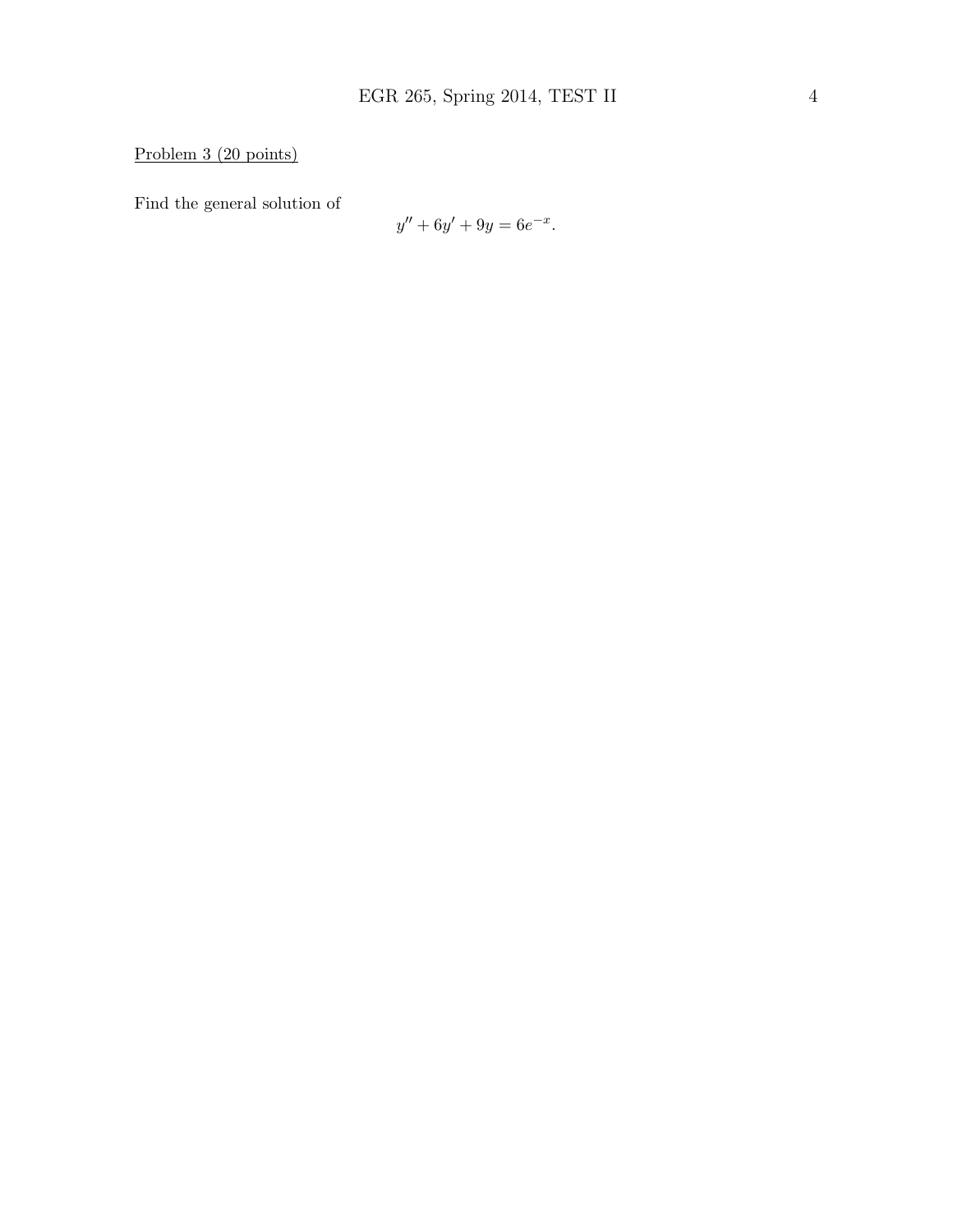#### Problem 4 (20 points)

A mass of 5 kilograms stretches an undamped spring by 49 centimeters. (Use the value  $g = 9.8$  m/sec<sup>2</sup> for this problem.)

(a) Find the value of the spring constant  $k$  using its correct metric unit.

(b) Find the angular frequency  $\omega$  of free oscillations of the spring/mass-system.

(c) Find the equation of motion if the mass is released from rest at a position 20 centimeters below the equilibrium. Assume here that the positive  $x$ -direction is oriented downwards.

(d) Find the first time  $t > 0$  at which the mass passes through the equilibrium position. (Hint: If your answer to (c) is correct, this can be done without first writing the equation of motion in alternative form.)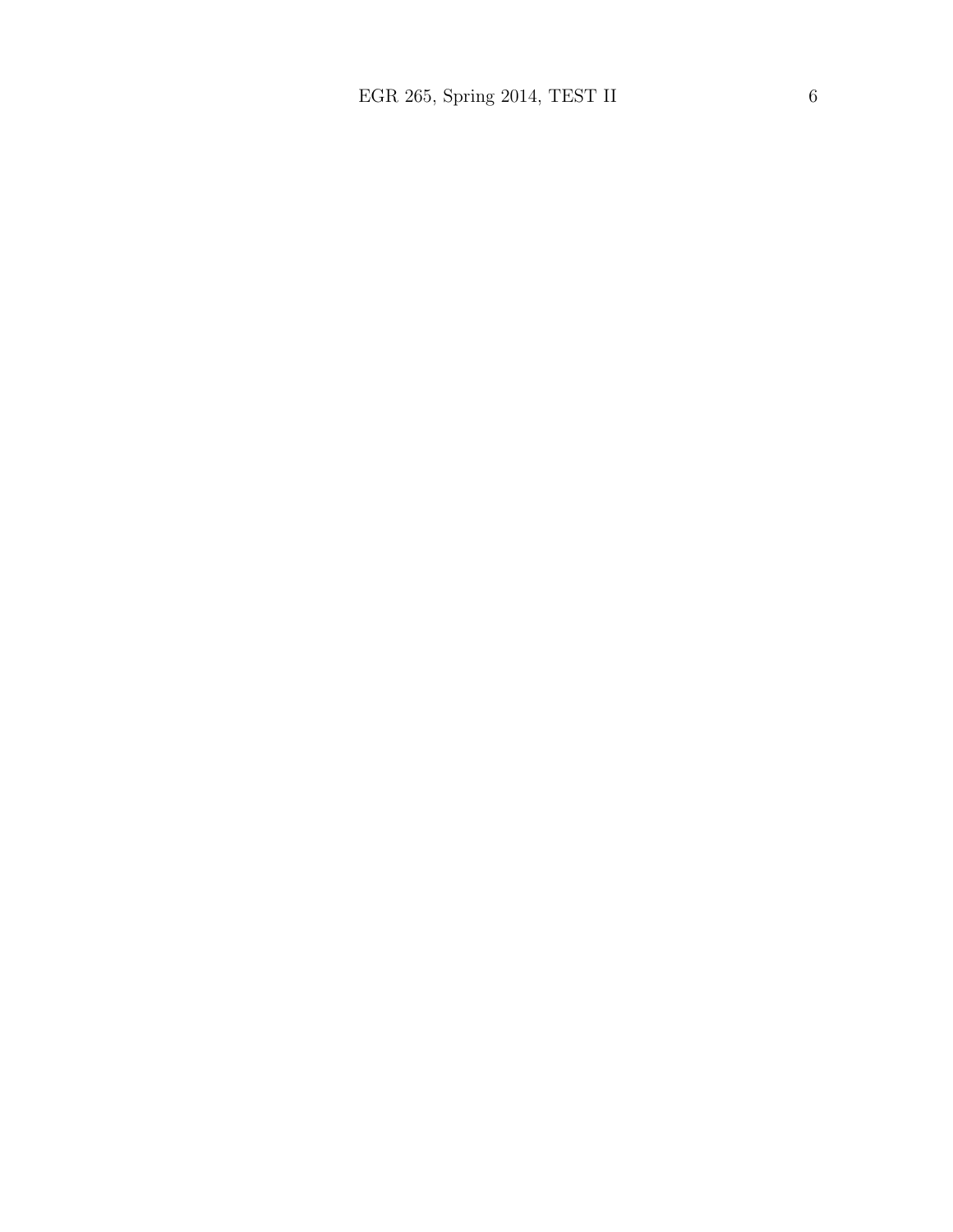#### Problem 5 (10 points)

Suppose that a damping force is added to the spring-mass system in Problem 4 which is proportional to the instantaneous velocity with damping coefficient  $\beta = 50$  kg/sec. Does the resulting system become underdamped, critically damped, or overdamped? Justify your answer.

#### Problem 6 (10 points)

Find the largest interval centered around  $x = 1/2$  in which the initial value problem

$$
y'' + \frac{1}{x}y' + \frac{1}{x-1}y = 0, \quad y(1/2) = 1, y'(1/2) = 2
$$

has a unique solution. Do not try to solve the DE! Give a theoretical justification instead.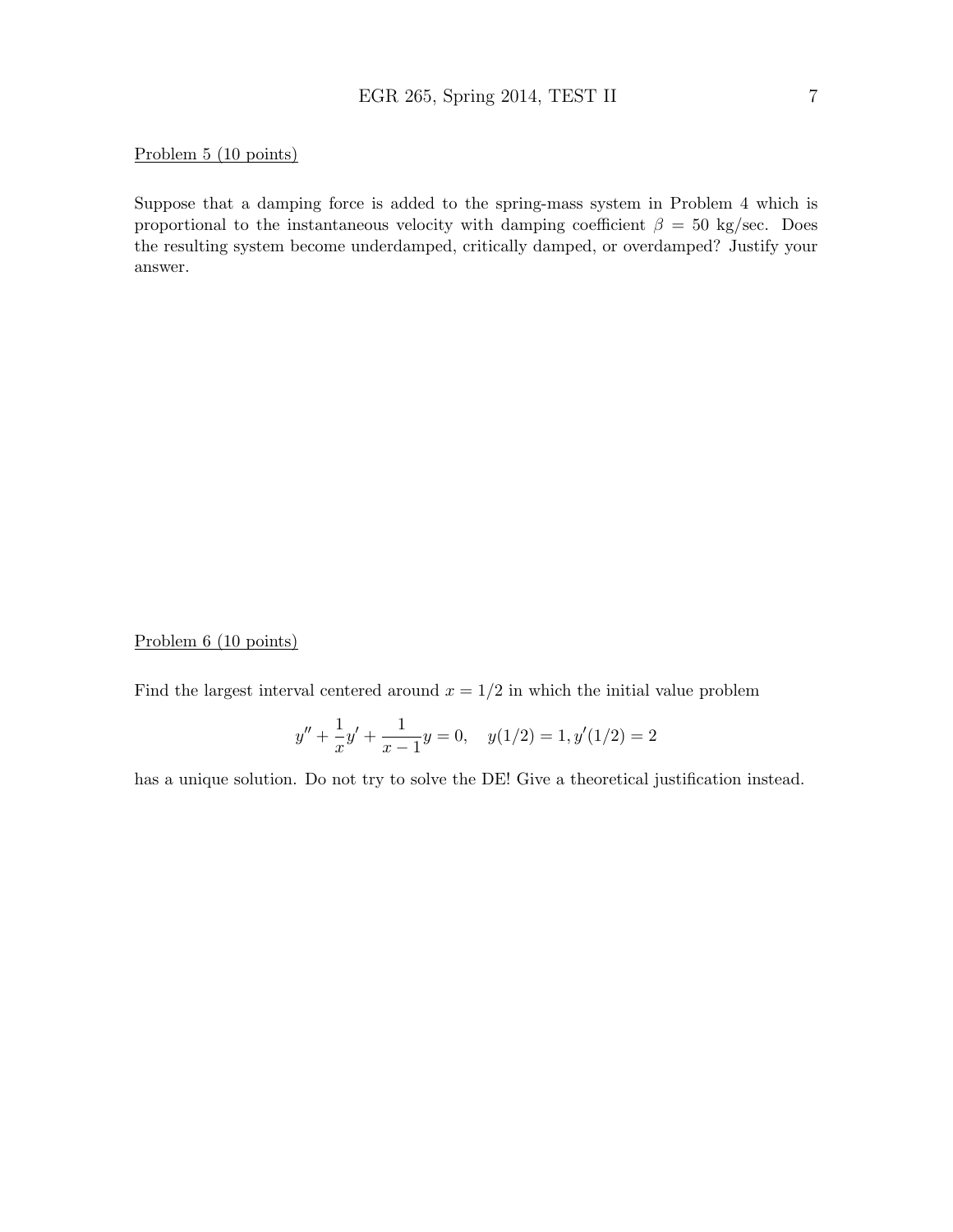Problem 7<sup>∗</sup> (5 points bonus)

Suppose you want to find a particular solution for  $y'' - 2y' + y = 2e^x$  by the Method of Undetermined Coefficients. What is the correct guess you should start from?

(Note that in this problem you don't have to completely solve the DE. Just go as far as needed to make the correct guess and justify this.)